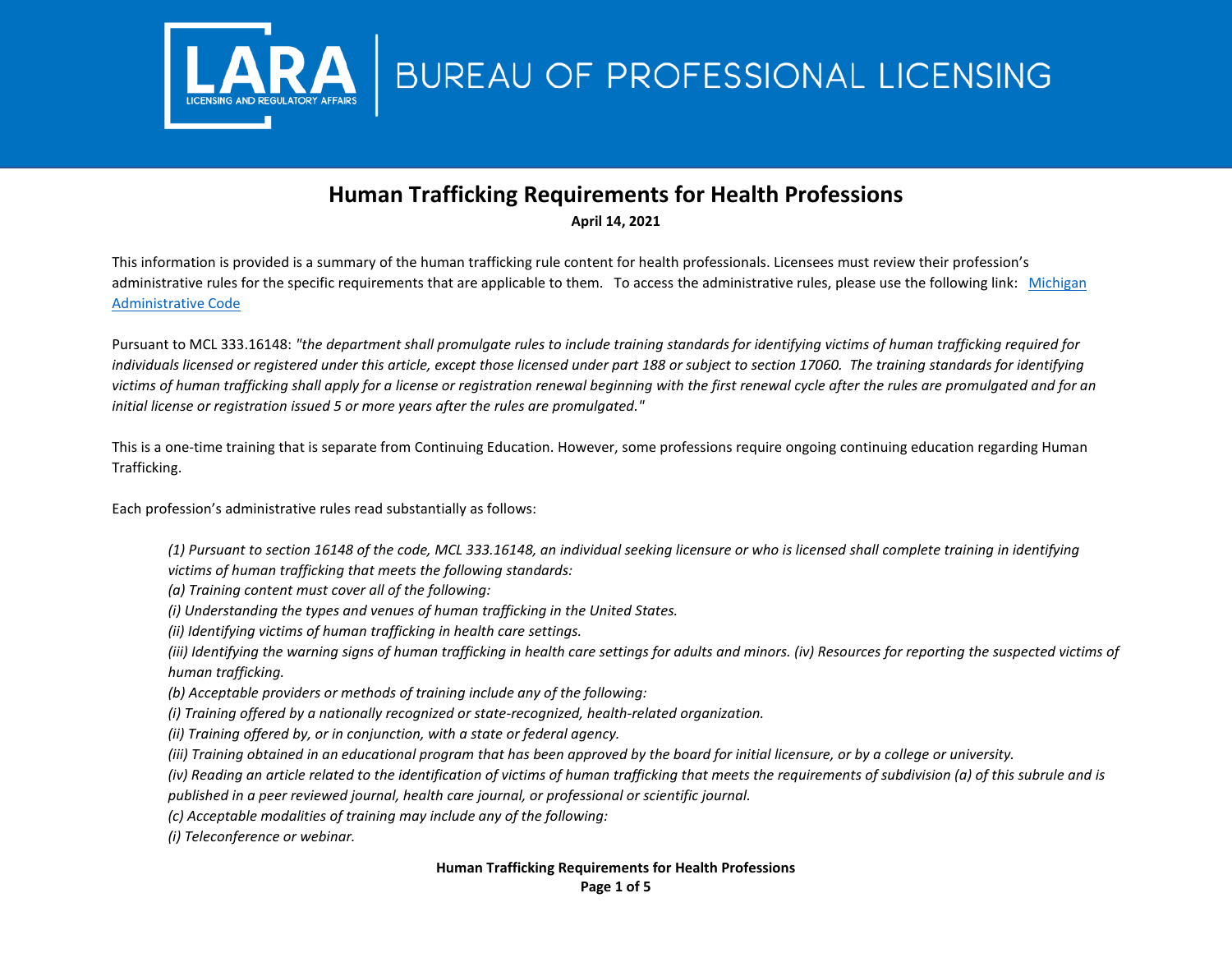*(ii) Online presentation.* 

*(iii) Live presentation.* 

*(iv) Printed or electronic media.* 

*(2) The department may select and audit a sample of individuals and request documentation of proof of completion of training. If audited by the department, an individual shall provide an acceptable proof of completion of training, including either of the following:* 

*(a) Proof of completion certificate issued by the training provider that includes the date, provider name, name of training, and individual's name.* 

*(b) A self-certification statement by an individual. The certification statement must include the individual's name and either of the following:* 

*(i) For training completed pursuant to subrule (1)(b)(i) to (iii) of this rule, the date, training provider name, and name of training.* 

*(ii) For training completed pursuant to subrule (1)(b)(iv) of this rule, the title of article, author, publication name of peer review journal, health care journal or professional or scientific journal, and date, volume, and issue of publication as applicable.*

| <b>Health Profession</b>   | License<br>Length | If issued or<br>renewed in<br>this year | <b>Must</b><br>complete<br>training by | Must be<br>completed for<br>initial licenses<br>issued starting | Rule        | Language in the rule                                                                                                              |
|----------------------------|-------------------|-----------------------------------------|----------------------------------------|-----------------------------------------------------------------|-------------|-----------------------------------------------------------------------------------------------------------------------------------|
|                            |                   |                                         |                                        |                                                                 |             |                                                                                                                                   |
| Acupuncture                | 2-year cycle      | 2016                                    | 2018 Renewal                           | 4/22/2021                                                       | R 338.13002 | to registration renewals beginning July 2, 2018 and for initial registrations beginning                                           |
|                            |                   | 2017                                    | 2019 Renewal                           |                                                                 |             | April 22, 2021                                                                                                                    |
|                            |                   | 2018                                    | 2020 Renewal                           |                                                                 |             |                                                                                                                                   |
|                            |                   |                                         |                                        |                                                                 |             |                                                                                                                                   |
| <b>Athletic Trainer</b>    | 3-year cycle      | 2016                                    | 2019 Renewal                           | 4/23/2021                                                       | R 338.1303  | to license renewals beginning 2019 and for initial licenses issued after April 22, 2021.                                          |
|                            |                   | 2017                                    | 2020 Renewal                           |                                                                 |             |                                                                                                                                   |
|                            |                   | 2018                                    | 2021 Renewal                           |                                                                 |             |                                                                                                                                   |
|                            |                   |                                         |                                        |                                                                 |             |                                                                                                                                   |
| Audiology                  | 2-year cycle      | 2016                                    | 2018 Renewal                           | 4/23/2021                                                       | R 338.1a    | for license renewals beginning with the 2017 renewal cycle and for initial licenses                                               |
|                            |                   | 2017                                    | 2019 Renewal                           |                                                                 |             | issued after April 22, 2021.                                                                                                      |
|                            |                   | 2018                                    | 2020 Renewal                           |                                                                 |             |                                                                                                                                   |
|                            |                   |                                         |                                        |                                                                 |             |                                                                                                                                   |
| <b>Behavioral Analysts</b> | 4-year cycle      | 2019                                    | 2023 renewal                           | 1/7/2024                                                        | R 338.1821  | for license or registration renewals beginning with the first renewal cycle after the                                             |
|                            |                   | 2020                                    | 2024 renewal                           |                                                                 |             | promulgation of this rule and for initial licenses or registrations issued 5 or more<br>years after the promulgation of this rule |
|                            |                   | 2021                                    | 2025 renewal                           |                                                                 |             |                                                                                                                                   |
|                            |                   | 2022                                    | 2026 renewal                           |                                                                 |             |                                                                                                                                   |
|                            |                   |                                         |                                        |                                                                 |             |                                                                                                                                   |
|                            |                   |                                         |                                        |                                                                 |             |                                                                                                                                   |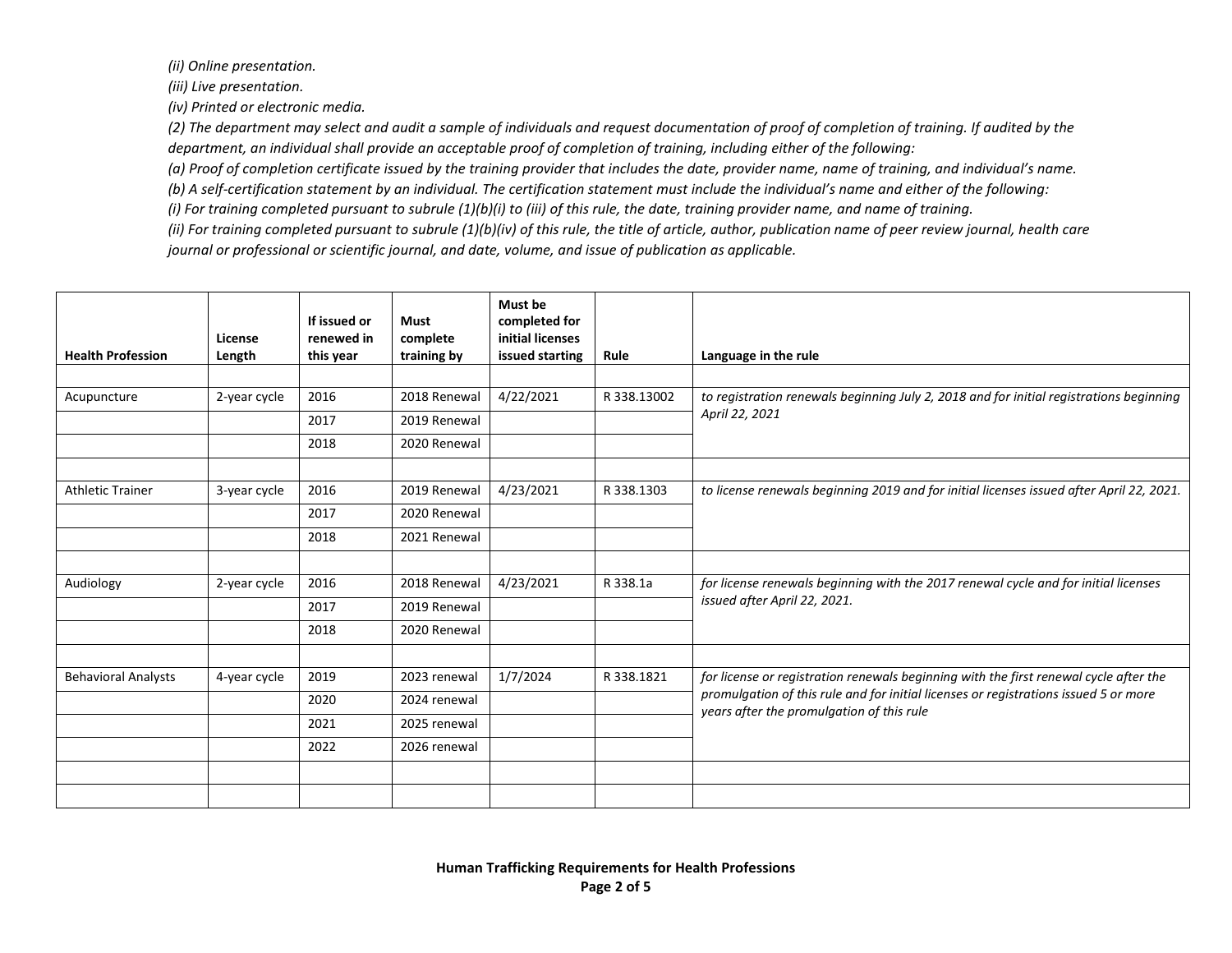| <b>Health Profession</b>       | License<br>Length | If issued or<br>renewed in<br>this year | <b>Must</b><br>complete<br>training by | Must be<br>completed for<br>initial licenses<br>issued starting | Rule        | Language in the rule                                                                                                               |
|--------------------------------|-------------------|-----------------------------------------|----------------------------------------|-----------------------------------------------------------------|-------------|------------------------------------------------------------------------------------------------------------------------------------|
| Chiropractic                   | 2-year cycle      | 2019                                    | 2021 Renewal                           | 3/18/2021                                                       | R 338.12031 | for license renewals beginning with the 2016 renewal cycle and for initial licenses                                                |
|                                |                   | 2020                                    | 2022 Renewal                           |                                                                 |             | issued after March 17, 2021                                                                                                        |
|                                |                   |                                         |                                        |                                                                 |             |                                                                                                                                    |
| Counseling                     | 3-year cycle      | 2016                                    | 2019 Renewal                           | 3/17/2021                                                       | R 338.1751a | to license renewals beginning with the first renewal cycle after the promulgation of                                               |
|                                |                   | 2017                                    | 2020 Renewal                           |                                                                 |             | this rule and for initial licenses issued 5 or more years after the promulgation of this<br>rule                                   |
|                                |                   | 2018                                    | 2021 Renewal                           |                                                                 |             |                                                                                                                                    |
|                                |                   |                                         |                                        |                                                                 |             |                                                                                                                                    |
| Dentistry                      | 3-year cycle      | 2017                                    | 2020 Renewal                           | 1/6/2022                                                        | R 338.11271 | for license or registration renewals beginning with the first renewal cycle after                                                  |
|                                |                   | 2018                                    | 2021 Renewal                           |                                                                 |             | January 6, 2017, and for initial licenses or registrations issued after January 6, 2022.                                           |
|                                |                   | 2019                                    | 2022 Renewal                           |                                                                 |             |                                                                                                                                    |
|                                |                   |                                         |                                        |                                                                 |             |                                                                                                                                    |
| Marriage and Family<br>Therapy | 2-year cycle      | 2017                                    | 2019 Renewal                           | 3/18/2021                                                       | R 338.7202  | for license renewals beginning with the 2017 renewal cycle and for initial licenses<br>issued after March 17, 2021.                |
|                                |                   | 2018                                    | 2020 Renewal                           |                                                                 |             |                                                                                                                                    |
|                                |                   | 2019                                    | 2021 Renewal                           |                                                                 |             |                                                                                                                                    |
| Massage Therapy                | 3-year cycle      | 2017                                    | 2020 Renewal                           | 3/15/2022                                                       | R 338.704   | for license renewals beginning with the 2017 renewal cycle and for initial licenses                                                |
|                                |                   | 2018                                    | 2021 Renewal                           |                                                                 |             | issued after March 14, 2022                                                                                                        |
|                                |                   | 2019                                    | 2022 Renewal                           |                                                                 |             |                                                                                                                                    |
| Medicine                       | 3-year cycle      | 2017                                    | 2020 Renewal                           | 12/6/2021                                                       | R 338.2413  | to license renewals beginning with the first renewal cycle after the promulgation of                                               |
|                                |                   | 2018                                    | 2021 Renewal                           |                                                                 |             | this rule and for initial licenses issued 5 or more years after the promulgation of this                                           |
|                                |                   | 2019                                    | 2022 Renewal                           |                                                                 |             | rule                                                                                                                               |
|                                |                   |                                         |                                        |                                                                 |             |                                                                                                                                    |
| Midwifery                      | 2-year cycle      | 2019                                    | 2021 Renewal                           | 8/1/2024                                                        | R 338.17111 | for license or registration renewals beginning with the first renewal cycle after the                                              |
|                                |                   | 2020                                    | 2022 Renewal                           |                                                                 |             | promulgation of this rule and for initial licenses or registrations issued 5 or more<br>years after the promulgation of this rule. |
|                                |                   |                                         |                                        |                                                                 |             |                                                                                                                                    |
| <b>Nursing</b>                 | 2-year cycle      | 2018                                    | 2020 Renewal                           | 1/7/2022                                                        | R 338.10105 | for license renewals beginning March 31, 2018 and for initial licenses issued after<br>January 6, 2022                             |
|                                |                   | 2019                                    | 2021 Renewal                           |                                                                 |             |                                                                                                                                    |
|                                |                   | 2020                                    | 2022 Renewal                           |                                                                 |             |                                                                                                                                    |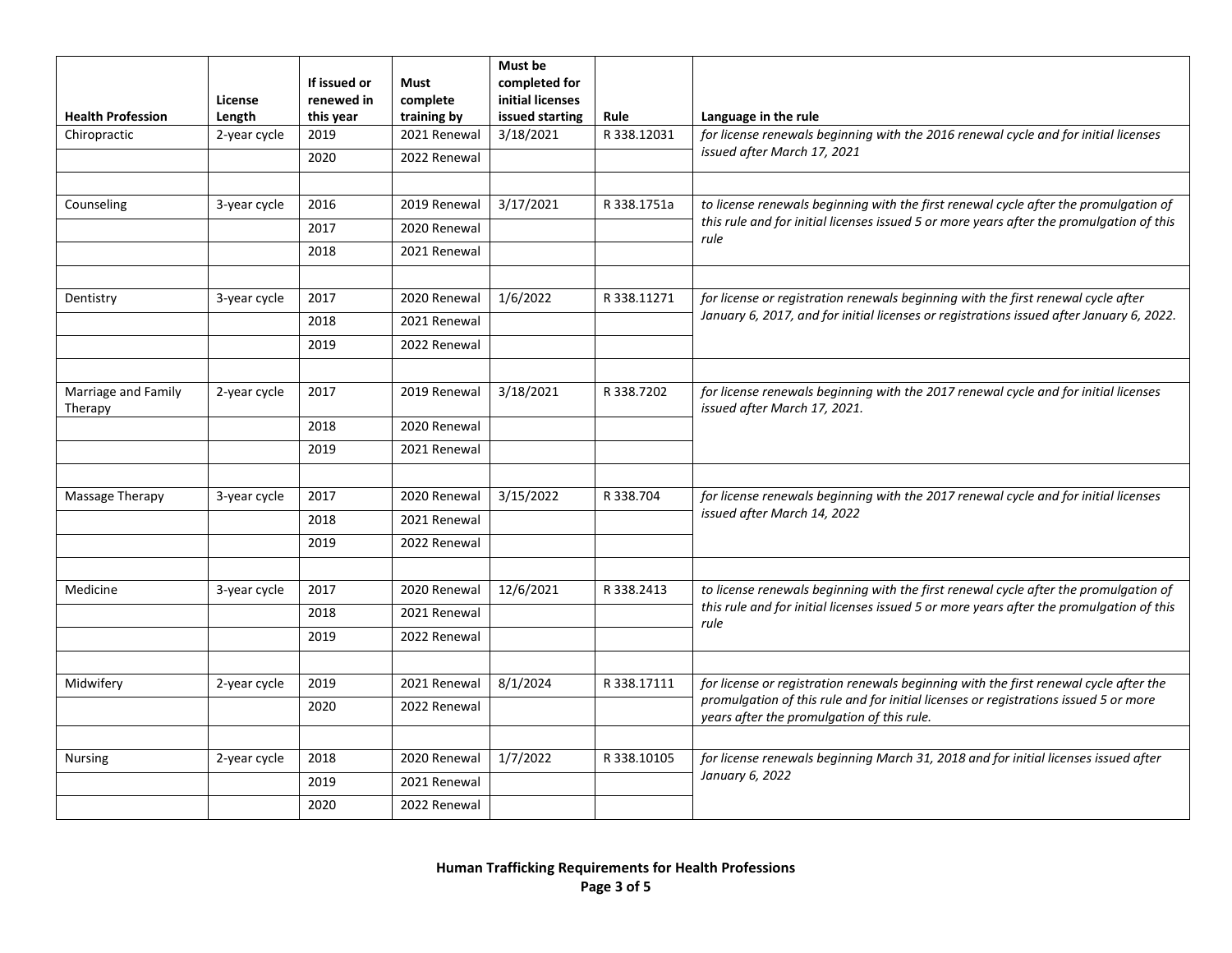| <b>Health Profession</b>                 | License<br>Length    | If issued or<br>renewed in<br>this year | Must<br>complete<br>training by | Must be<br>completed for<br>initial licenses<br>issued starting | Rule        | Language in the rule                                                                                                                                                              |
|------------------------------------------|----------------------|-----------------------------------------|---------------------------------|-----------------------------------------------------------------|-------------|-----------------------------------------------------------------------------------------------------------------------------------------------------------------------------------|
| <b>Nursing Home</b><br>Administrator     | 2-year cycle         | 2017                                    | 2019 Renewal                    | 3/17/2021                                                       | R 338.14012 | to license renewals after March 17, 2019 and for initial licenses issued on or after<br>March 17, 2021                                                                            |
|                                          |                      | 2018                                    | 2020 Renewal                    |                                                                 |             |                                                                                                                                                                                   |
|                                          |                      |                                         |                                 |                                                                 |             |                                                                                                                                                                                   |
| <b>Occupational Therapy</b>              | 2-year cycle         | 2018                                    | 2020 Renewal                    | 10/19/2022                                                      | R 338.1215  | to license renewal beginning with the first renewal cycle after the promulgate of this<br>rule and for initial or licenses issued 5 or more years after the promulgation of this  |
|                                          |                      | 2019                                    | 2021 Renewal                    |                                                                 |             | rule.                                                                                                                                                                             |
|                                          |                      | 2020                                    | 2022 Renewal                    |                                                                 |             |                                                                                                                                                                                   |
| Optometrist                              | 2-year cycle         | 2017                                    | 2019 Renewal                    | 12/21/2021                                                      | R 338.303   | for license renewals beginning with the 2019 renewal cycle and for an initial license                                                                                             |
|                                          |                      | 2018                                    | 2020 Renewal                    |                                                                 |             | issued on or after December 21, 2021.                                                                                                                                             |
|                                          |                      |                                         |                                 |                                                                 |             |                                                                                                                                                                                   |
| <b>Osteopathic Medicine</b><br>& Surgery | 3-year cycle         | 2016                                    | 2019 Renewal                    | 12/20/2021                                                      | R 338.120   | to license renewals beginning with the first renewal cycle after the promulgation of<br>this rule and for initial licenses issued 5 or more years after the promulgation of this  |
|                                          |                      | 2017                                    | 2020 Renewal                    |                                                                 |             | rule.                                                                                                                                                                             |
|                                          |                      | 2018                                    | 2021 Renewal                    |                                                                 |             |                                                                                                                                                                                   |
| Pharmacist                               | 2-year cycle         | 2018                                    | 2020 Renewal                    | 11/13/2022                                                      | R 338.511   | for license renewals beginning January 1, 2020 and for initial licenses issued after                                                                                              |
|                                          | 2019<br>2021 Renewal |                                         | November 13, 2022.              |                                                                 |             |                                                                                                                                                                                   |
|                                          |                      |                                         |                                 |                                                                 |             |                                                                                                                                                                                   |
| Pharmacy Technician                      | 2-year cycle         | 2016<br>2017                            | 2018 Renewal<br>2019 Renewal    | 3/16/2021                                                       | R 338.3659  | for license renewals beginning with the first renewal cycle after the promulgation of<br>this rule and for initial licenses issued 5 or more years after the promulgation of this |
|                                          |                      |                                         |                                 |                                                                 |             | rule.                                                                                                                                                                             |
| Physical Therapy                         | 2-year cycle         | 2017                                    | 2019 Renewal                    | 1/6/2022                                                        | R 338.7126  | for license renewals beginning with the 2017 renewal cycle and for initial licenses                                                                                               |
|                                          |                      | 2018                                    | 2020 Renewal                    |                                                                 |             | issued beginning January 6, 2022                                                                                                                                                  |
|                                          |                      | 2019                                    | 2021 Renewal                    |                                                                 |             |                                                                                                                                                                                   |
|                                          |                      |                                         |                                 |                                                                 |             |                                                                                                                                                                                   |
| Physician's Assistant                    | 2-year cycle         | 2016                                    | 2018 Renewal                    | 4/23/2021                                                       | R 338.6103  | for license renewals beginning with the 2016 renewal cycle and for initial licenses<br>issued after April 22, 2021                                                                |
|                                          |                      | 2017                                    | 2019 Renewal                    |                                                                 |             |                                                                                                                                                                                   |
|                                          |                      | 2018                                    | 2020 Renewal                    |                                                                 |             |                                                                                                                                                                                   |
|                                          |                      |                                         |                                 |                                                                 |             |                                                                                                                                                                                   |
|                                          |                      |                                         |                                 |                                                                 |             |                                                                                                                                                                                   |